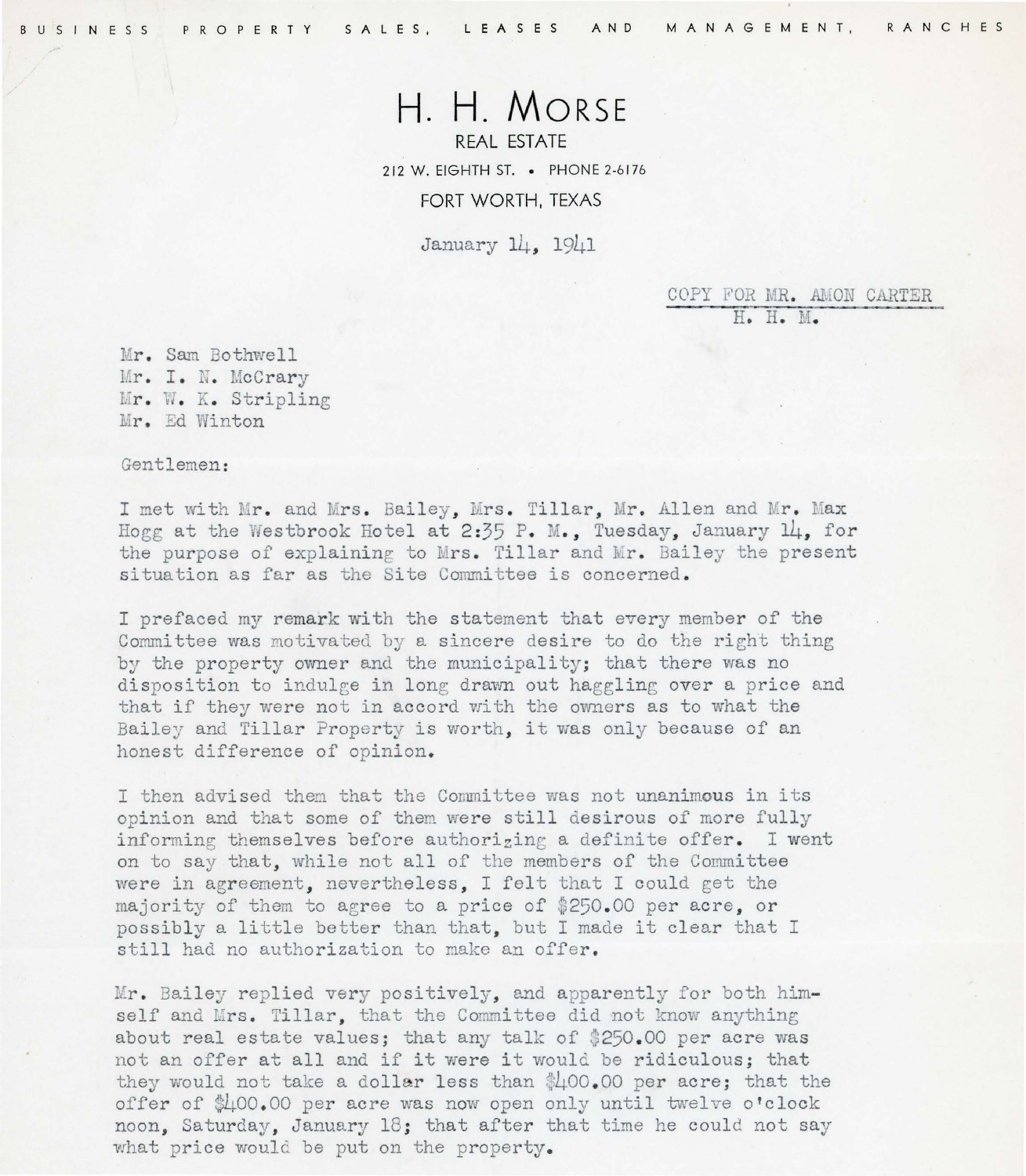After further discussion, in which I attempted to assure Mr. Bailey of the sincerity of the Committee, the acquaintance of the individual membe rs with real estate values and the desire to have no protracted haggling and horse trading, I thanked them all individually and advised that I would bring Mr. Bailey the Committee's final message before twelve o'clock noon on January 18.

Yours truly

HHM :LMN

H. H. Morse